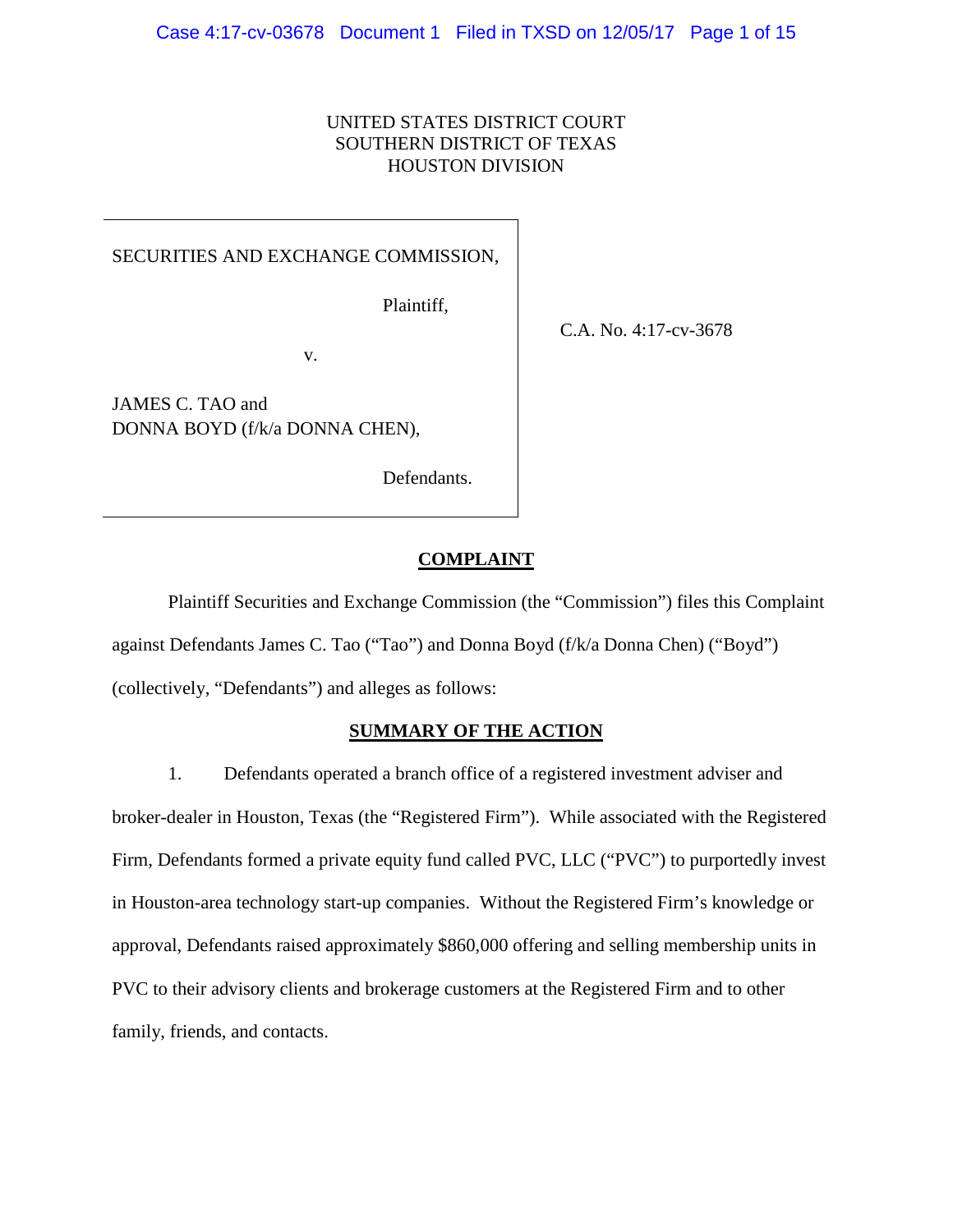#### Case 4:17-cv-03678 Document 1 Filed in TXSD on 12/05/17 Page 2 of 15

2. The Commission brings this enforcement action because Defendant Tao made material misrepresentations and omissions in connection with the offer and sale of units in the fund (*i.e.*, securities) in violation of the antifraud provisions of the federal securities laws. Tao falsely claimed that investor funds would be held in escrow and returned if PVC did not raise at least \$2.5 million, and Tao failed to timely or adequately disclose that PVC was investing in companies he owned or in which he had a personal stake, which was a clear conflict of interest. Tao also misled investors about the use of investor funds, including the use of new investor money to pay back earlier investors, and misappropriated investor funds for his personal benefit.

3. Further, Defendants Tao and Boyd acted as unregistered brokers in violation of Section 15(a) of the Securities Exchange Act of 1934 (the "Exchange Act") when they offered and sold units in PVC. Section 15(a) requires brokers to be registered with the Commission or to be associated with a registered broker. Defendants did not register, and because they were offering and selling the PVC interests outside of their employment with the Registered Firm  $(a/k/a$  "selling away"), their association with the Registered Firm did not cover the transactions at issue.

4. As a result of this misconduct, Defendants Tao and Boyd should be enjoined from violating the relevant securities laws they violated as alleged herein, Tao should be further enjoined from soliciting or accepting funds in unregistered offerings of securities, Tao should be required to disgorge all ill-gotten gains with prejudgment interest, and both Defendants should be ordered to pay appropriate civil penalties.

### **JURISDICTION AND VENUE**

5. This Court has jurisdiction over this action pursuant to Sections 20(b), 20(d)(1), and 22(a) of the Securities Act of 1933 ("Securities Act") [15 U.S.C.  $\S$  $77t(b)$ ,  $77t(d)(1)$ , &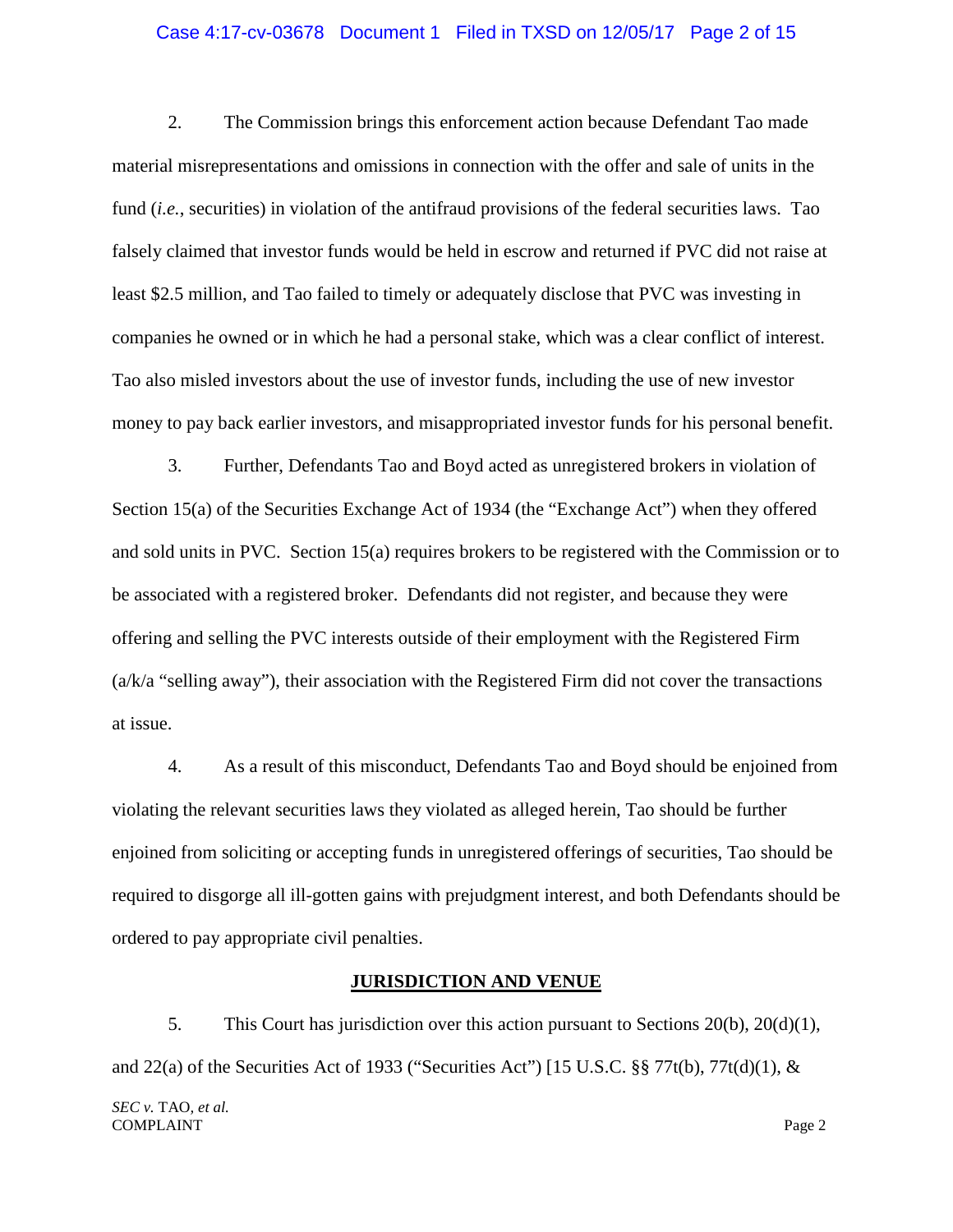77 $v(a)$ ], Sections 21(d)(1), 21(d)(3)(A), 21(e), and 27 of the Securities Exchange Act of 1934 ("Exchange Act") [15 U.S.C. §§ 78u(d)(1), 78u(d)(3)(A), 78u(e), & 78aa], and Sections 209(d) and 214 of the Investment Advisers Act of 1940 ("Advisers Act") [15 U.S.C. §§ 80b-9(d) & 80b-14]. Defendants have, directly or indirectly, made use of the means or instrumentalities of interstate commerce and/or the mails in connection with the transactions, acts, practices, and courses of business alleged in this Complaint.

6. Venue is proper in this district pursuant to Section 22(a) of the Securities Act [15 U.S.C. § 77v(a)], Section 27 of the Exchange Act [15 U.S.C. § 78aa], and Section 214 of the Advisers Act [15 U.S.C. § 80b-14]. Certain of the transactions, acts, practices, and courses of conduct constituting violations of the federal securities laws occurred within this district. Among other things, Defendants offered and sold the securities at issue in this district, and they also reside in this district.

### **DEFENDANTS**

7. Defendant James C. Tao is an individual residing in Houston, Texas.

8. Defendant Donna Boyd, who was known during some or all of the relevant time period as Donna Chen, is an individual residing in Houston, Texas.

### **FACTUAL ALLEGATIONS**

### **A. Defendants "Sell Away" the PVC Offering**

9. From late 2012 through March 2016, Tao and Boyd were financial advisers and registered representatives associated with the Registered Firm, which is an SEC registered investment adviser and broker-dealer based in Houston, Texas. Tao and Boyd operated a branch office of the Registered Firm located in the Westchase area of Houston, Texas, that serviced more than 120 financial advisory clients. Defendants received compensation for and were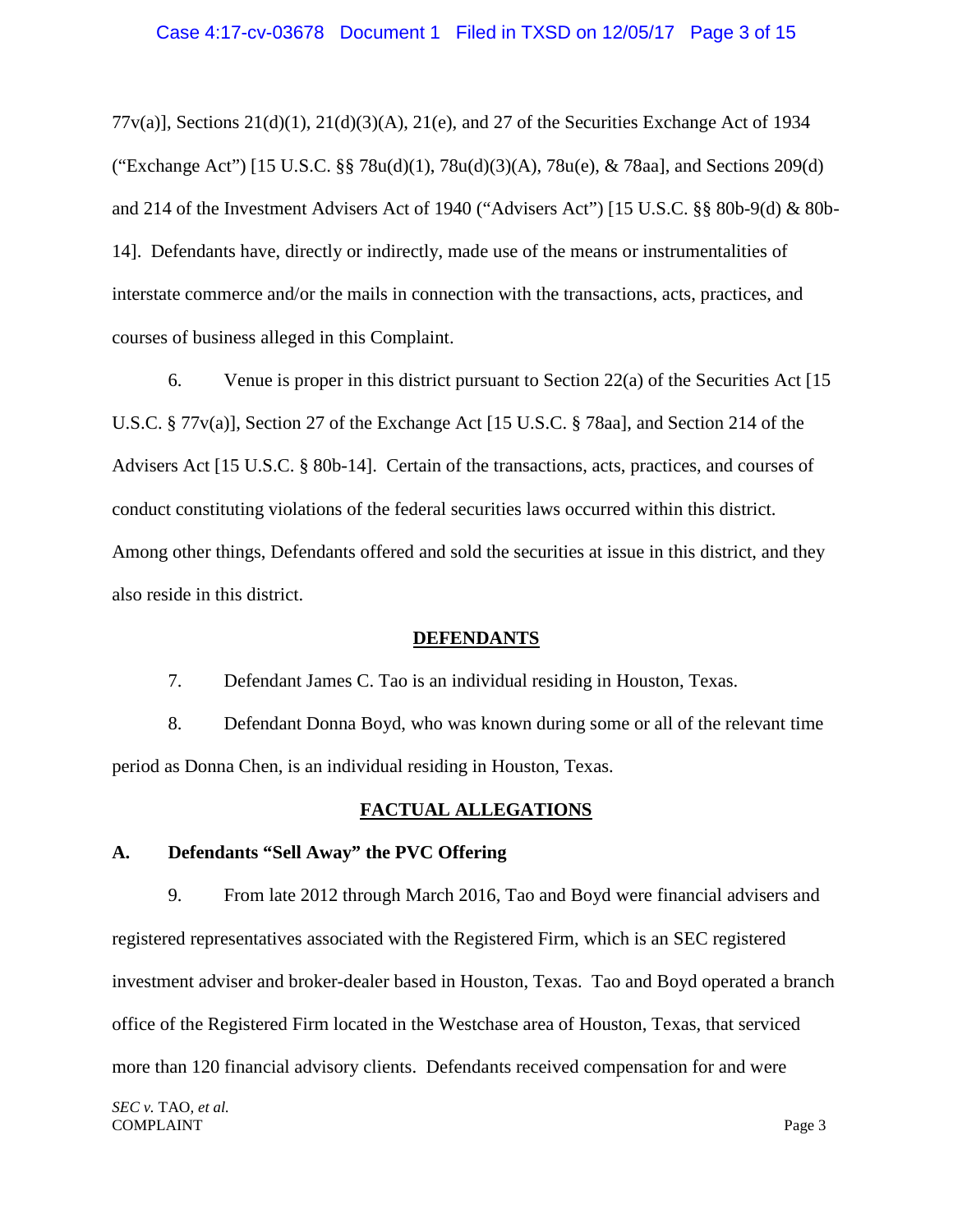#### Case 4:17-cv-03678 Document 1 Filed in TXSD on 12/05/17 Page 4 of 15

engaged in the business of directly advising Registered Firm advisory clients as to the value of securities and the advisability of investing in, purchasing, or selling securities.

10. In August 2012, and while associated with the Registered Firm, Defendants formed and co-founded PVC, a Texas limited liability company and private equity fund that does business as Presidio Venture Capital. Defendants claimed they started PVC primarily for the purpose of investing in technology start-up companies in the Houston, Texas area.

11. Defendants' original business model was to advise their advisory clients to break off "a sleeve" of their accounts with the Registered Firm to invest in PVC as an alternative investment. The Registered Firm had a process in place for vetting and approving alternative investments, but Defendants chose not to submit PVC to the Registered Firm for consideration. Instead, Defendants solicited investments in PVC on their own and without the Registered Firm's knowledge, which is known in the industry as "selling away." Defendants then concealed the nature of their PVC activities from the Registered Firm, because they knew they would get in trouble with the Registered Firm if it found out they were "selling away" an unapproved alternative investment to firm clients. Tao and Boyd also did not register as brokers.

12. Defendants began raising funds for PVC in January 2013. After a personal falling-out with Tao, Boyd stopped her involvement with PVC in approximately mid-2013, but Tao continued to raise funds until approximately July 2016. In total, Defendants—and primarily Tao—raised approximately \$860,000 for PVC for the accounts of approximately 25 investors located in multiple states. Approximately 14 of these investors were also Defendants' advisory clients at the Registered Firm (approximately 12 of Tao's clients and 2 of Boyd's clients), and one or more of the investors were brokerage customers of the Registered Firm. In exchange for their investments, which ranged from approximately \$5,000 to \$200,000, investors received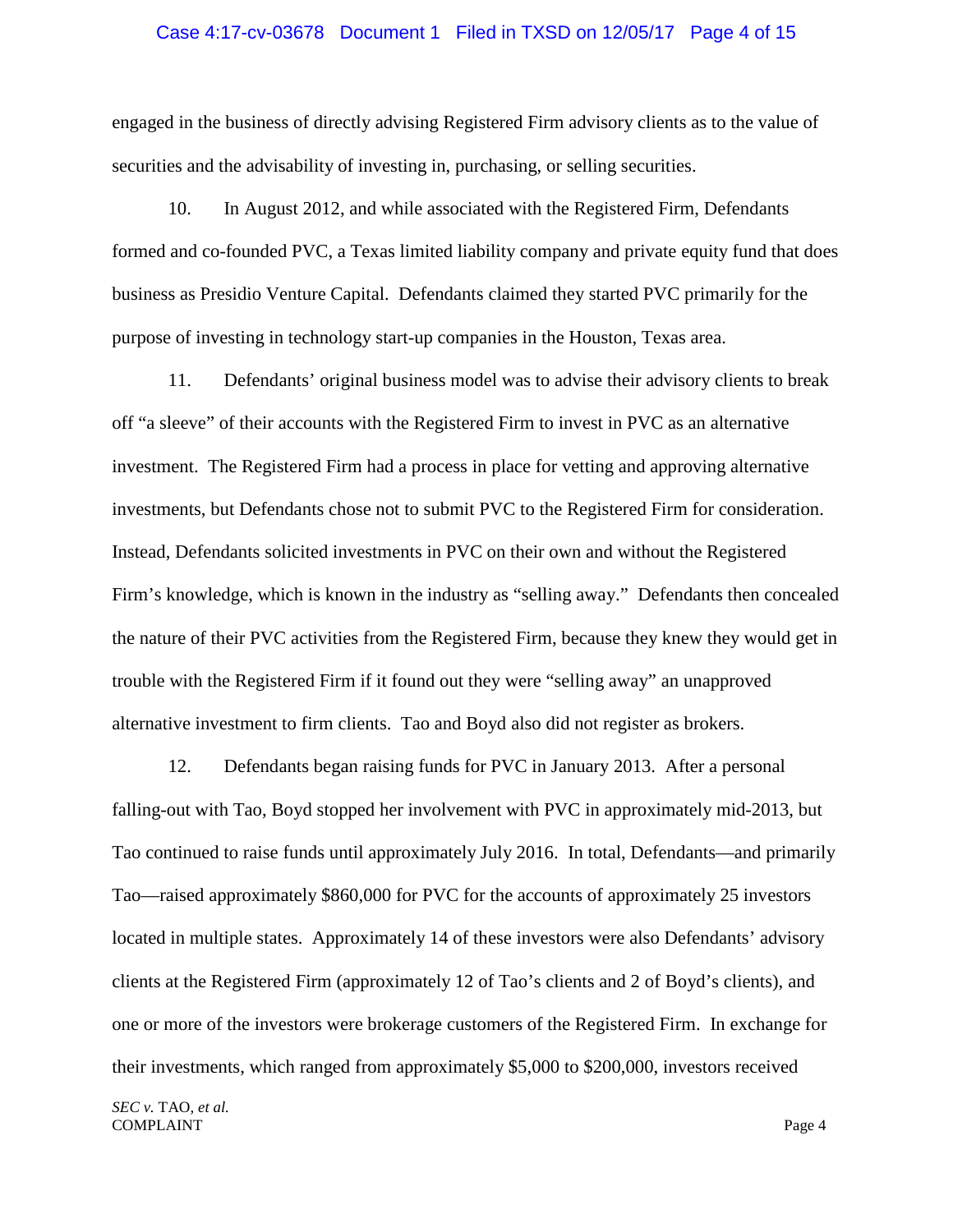#### Case 4:17-cv-03678 Document 1 Filed in TXSD on 12/05/17 Page 5 of 15

membership units in PVC. Defendants also contributed their own capital, bringing the fund total to just over \$1 million.

13. Defendants identified and solicited potential investors from their advisory clients and brokerage customers at the Registered Firm and their personal and business contacts. Defendants conducted in-person sales meetings with potential investors, negotiated and closed the investment sales, advised the investors on the merits of the investment, and were the only points of contact between the investors and PVC. Defendants solicited investments in PVC pursuant to the terms of a Private Placement Memorandum ("PPM") and other marketing materials that were distributed to investors. Tao was responsible for, approved and authorized, and had ultimate authority over the statements in PVC's PPM, marketing materials, and operative documents.

14. Tao and Boyd were PVC's initial managing members. Boyd ended her active involvement with PVC in 2013, but formally remained a managing member until April 2016. Tao has served as a PVC managing member since the company's formation, and as the fund's sole managing member following Boyd's time as a managing member. Further, Tao, who acted as an investment adviser to his advisory clients at the Registered Firm, also acted as an investment adviser to the fund itself and, therefore, owed the fund and investors a fiduciary duty. Tao advised the fund on how to invest fund assets and claimed a right to receive management fees from the fund and a 20% share of the fund's profits as compensation. The fund investors were to split the remaining 80% of the profits in accordance with their respective unit ownership interests.

15. The PVC membership units that Defendants offered and sold are investment contracts and thus securities within the meaning of the Securities Act and the Exchange Act.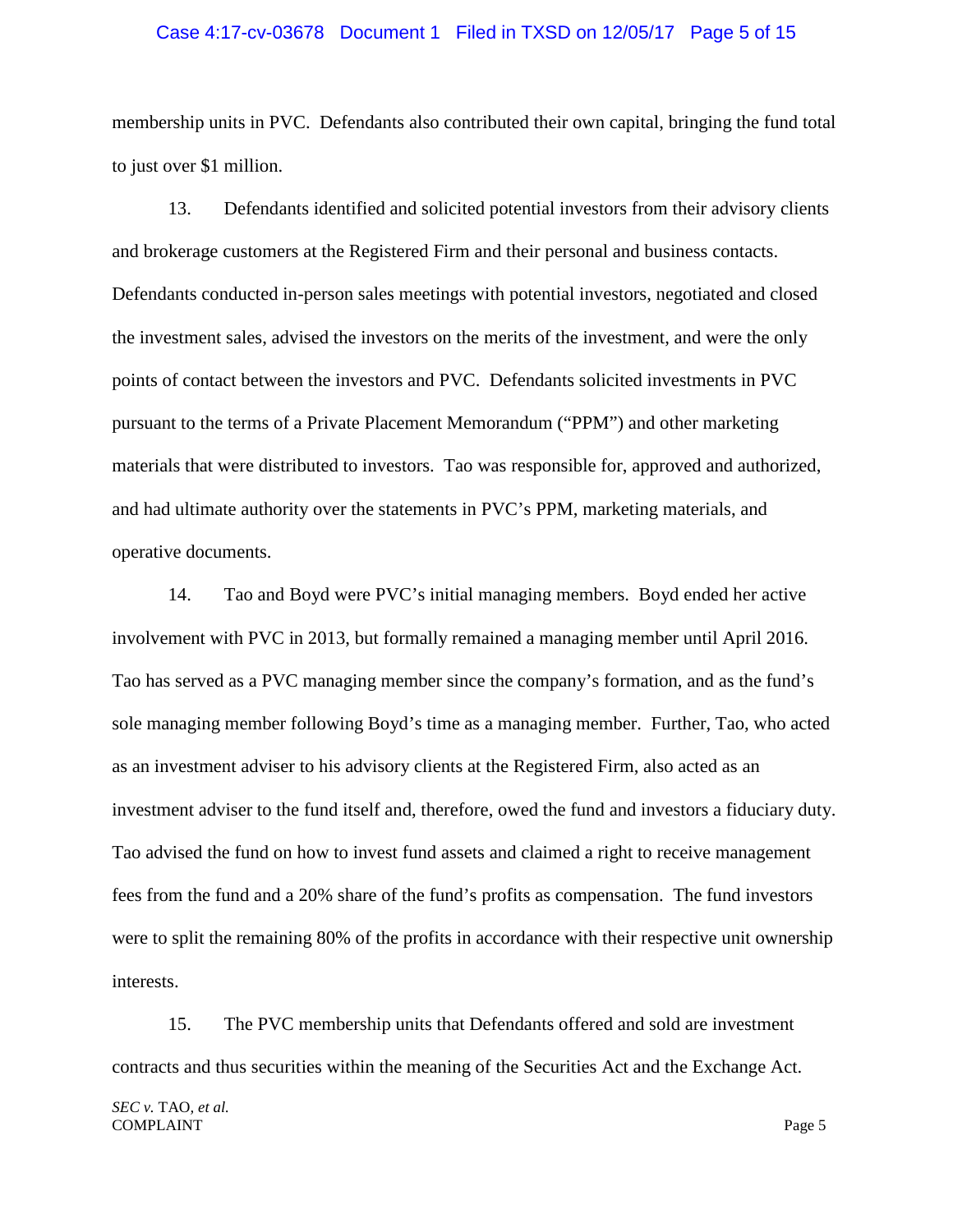#### Case 4:17-cv-03678 Document 1 Filed in TXSD on 12/05/17 Page 6 of 15

The investors paid money to purchase the units, and their funds were pooled together and used by PVC to make investments. Additionally, the investors expected to receive profits from their investments based solely upon the efforts and expertise of Defendants and PVC. The units were passive investments, and the investors had no role in the operation or management of PVC. In fact, the PPM states that "the managing members will control our Company," the investors "are not entitled to any voting rights in the Company nor any control of the Company," and "[o]ur success will be dependent on the personal efforts of the Company's managing members."

### **B. Tao Misrepresents The PVC Offering**

16. The PPM set a Minimum Offering Amount of \$2.5 million and stated that the offering was made on an "all or none" basis until the minimum was raised. Specifically, the PPM represented that, until \$2.5 million was raised, proceeds would be held in escrow with the company's bank. The PPM further represented that "if at least 500 Units are not sold before the expiration date of this offering … [PVC] will fully refund all of the subscription funds received, without deduction for offering expense and with the interest, if any, earned while the funds were held in trust." These representations were material as they led investors to believe that their funds were being safeguarded and would be invested only if PVC raised sufficient capital to execute the fund's investment plan and maintain a diverse and balanced investment portfolio.

17. The representations, however, were false. Tao did not establish an escrow account for the offering. Instead, he completely disregarded the escrow provisions and began deploying investor funds soon after they were received, starting with an initial investment of \$240,000 in a medical company in March 2013. Indeed, Tao knew PVC failed to ever raise even half of the Minimum Offering Amount, but he invested or spent substantially all of the investor funds anyway.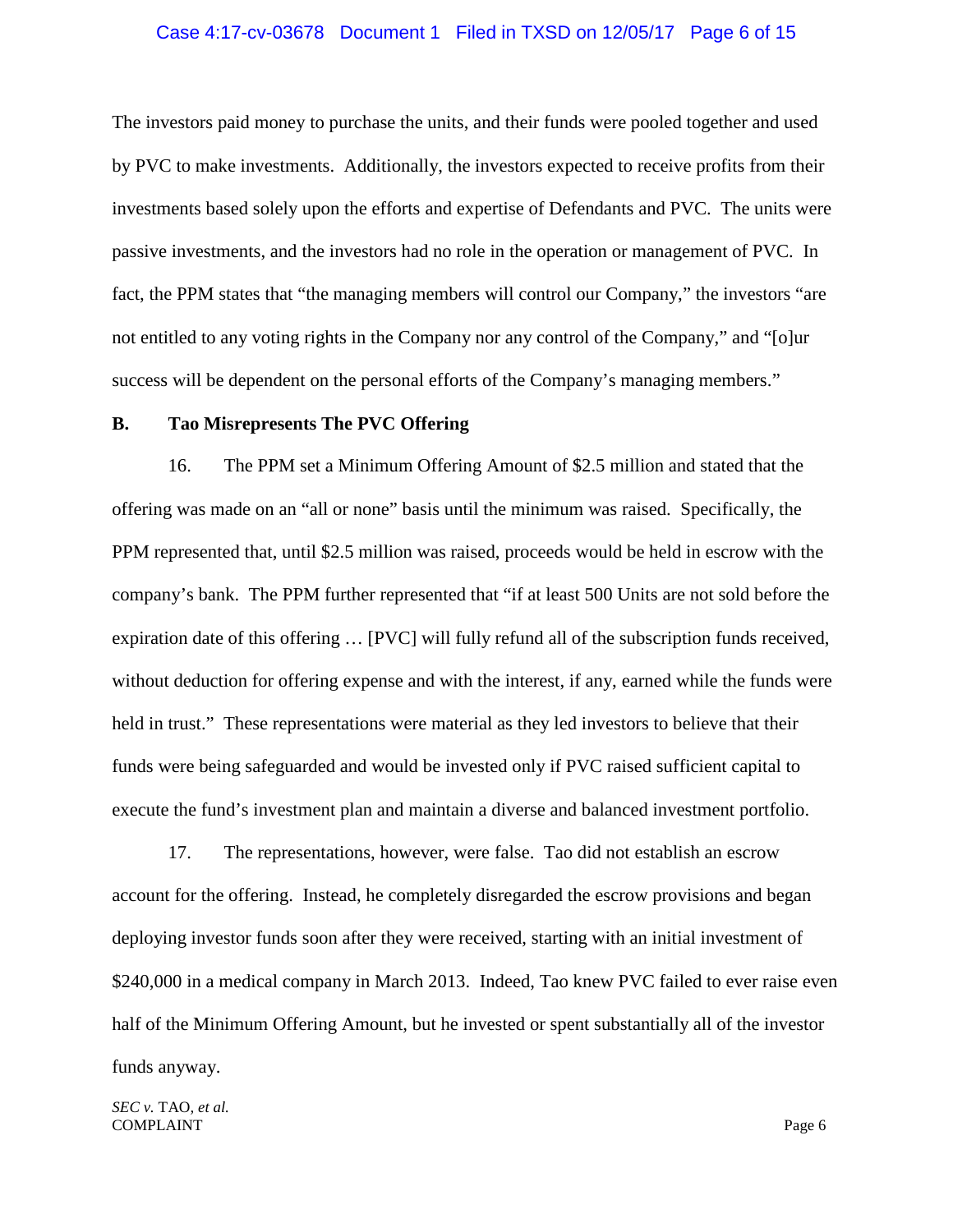#### Case 4:17-cv-03678 Document 1 Filed in TXSD on 12/05/17 Page 7 of 15

18. The PPM further indicated that investor funds would be used to invest in private companies and real estate developments, and Tao pitched the offering as an alternative investment that would focus on local technology start-ups. While some of the money PVC raised was invested in arms' length transactions that fit the stated business model, Tao, from the inception of the fund, intended to and did invest PVC funds in his own companies or companies in which he had a personal interest. Tao ultimately used more than \$200,000 of the funds raised to start or benefit these companies, including an EB-5 venture, a health-care company, and a concert promotion business.

19. Tao, who owed fiduciary duties to his advisory clients, failed disclose this clear conflict of interest when he solicited investments in the fund and instead falsely led investors to believe their money would be invested in independent ventures. Later, Tao buried references to certain of his personal interests in attachments to investor letters, but never made a full and appropriate disclosure of the conflicts. Tao's omissions about his conflicts of interest were material, as a reasonable investor would undoubtedly consider the fund manager's lack of independence important in deciding whether to invest.

20. Further, the PVC marketing materials that Tao used to solicit one or more of the investors touted a 12% historical rate of return. The claimed rate of return, however, was false and misleading. Tao came up with the figure by using "internet research" to calculate the average rate of return for *all* private equity funds over the past two decades—the 12% bore no connection to the historical experience of PVC or its managers. Representations about a fund's past performance are material and often critical to an investor's decision to invest.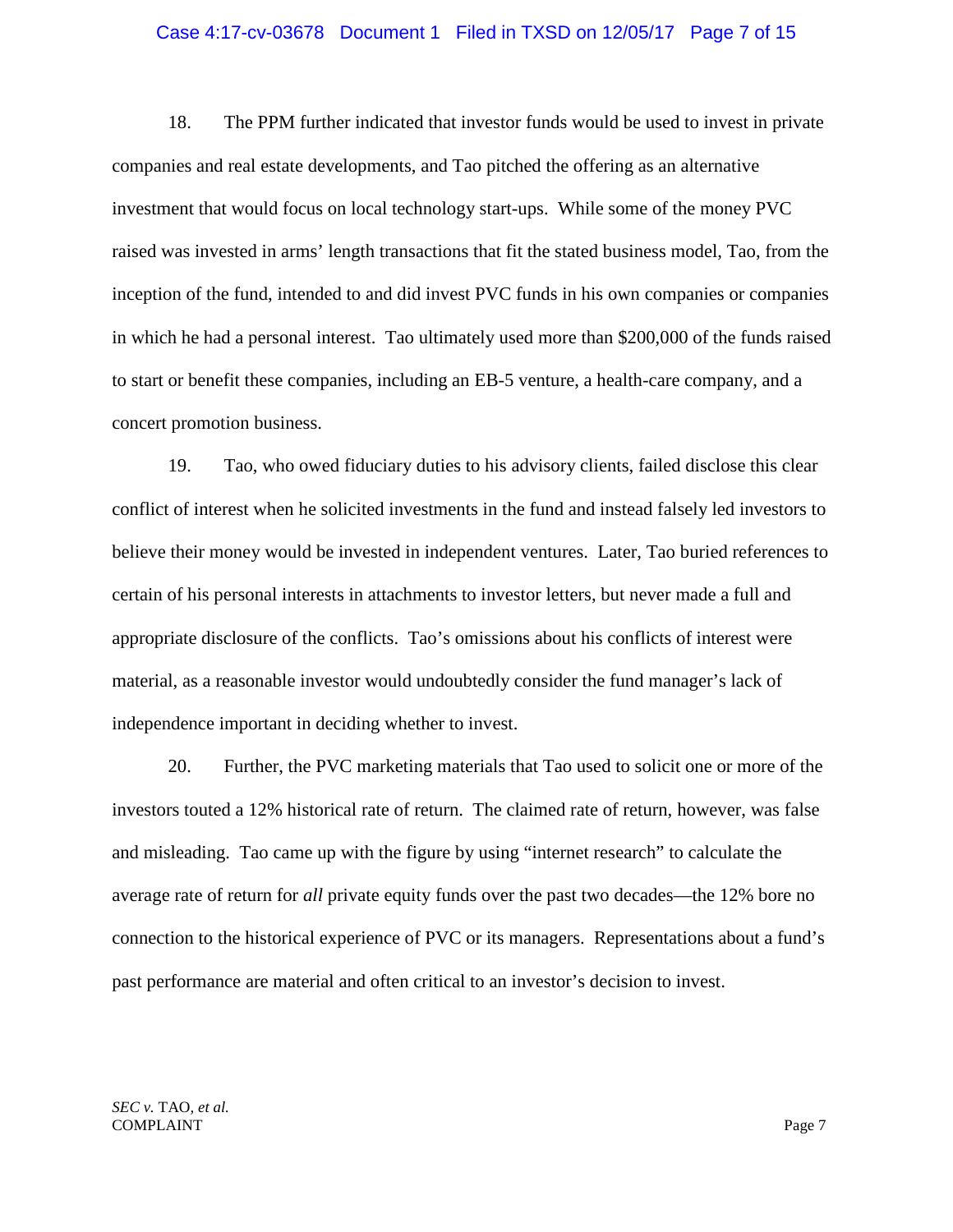### **C. Tao Misuses and Misappropriates Investor Funds**

21. One of the first things Tao did with the investor funds was to pay a \$40,000 loan origination fee in 2013 to the relative of a PVC employee. Because PVC had not raised as much money as anticipated, Tao decided to seek a business loan of up to \$4 million to increase the amount of money under management in the fund. Tao planned to invest the loan proceeds in PVC and treat them as interests assigned to himself, Boyd, and three other colleagues. In other words, Tao improperly used PVC investor money in an attempt to fund a loan to increase his and other insiders' ownership interests in the fund. Tao knew that the PPM did not authorize him to use investor funds for this purpose, but he did it anyway and did not tell investors.

22. To make matters worse, after taking the \$40,000 fee, the employee's relative disappeared without ever delivering the promised loan. Tao then misled investors about the use of the funds and the reason for the \$40,000 loss. In an April 2014 Quarterly Update to investors, Tao wrote that PVC had experienced its "first and only complete loss" related to an investment in a housing community, because the sponsors of the project were not able to successfully launch the project. The housing project, as Tao knew, had nothing to do with the \$40,000 loss.

23. Then, in early 2016, the Registered Firm received a complaint from one of its clients that invested in PVC. The Registered Firm initiated an internal investigation and uncovered Defendants' outside business activities and selling away. As a result, the Registered Firm terminated Defendants in March 2016. Tao paid approximately \$75,000 as a return of principal to the disgruntled investor. Because Tao did not have enough cash on hand at PVC to return the investor's principal, Tao raised \$35,000 from two new PVC investors in 2016 and used their money to repay the earlier investor. Tao knew he intended to use the new investor funds to pay back the earlier investor at the time he solicited their investments, but he did not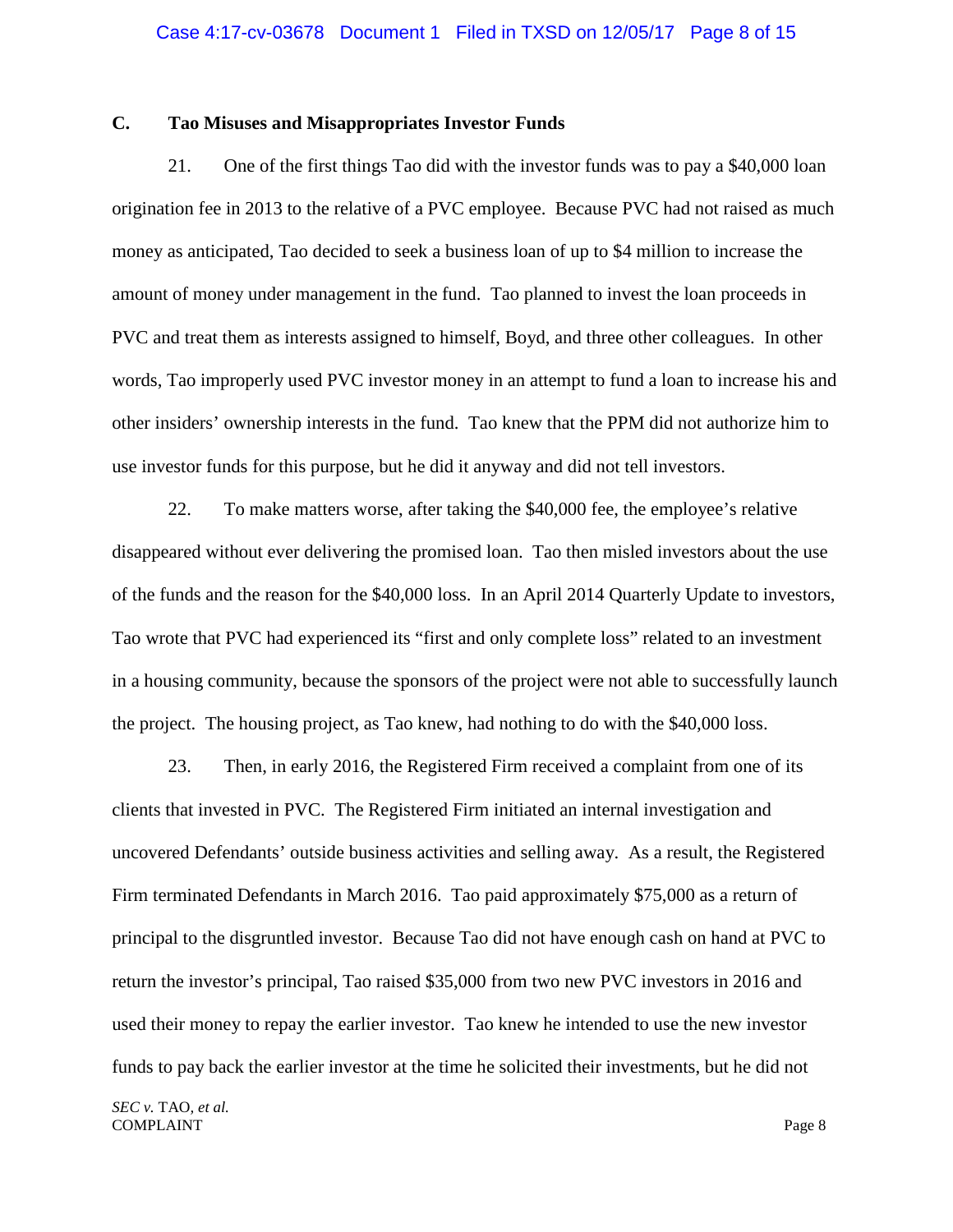### Case 4:17-cv-03678 Document 1 Filed in TXSD on 12/05/17 Page 9 of 15

disclose this material fact to the new investors and instead led them to believe their investment would be used to fund investments in accordance with the terms of the PPM. Pursuant to the PPM, the investor funds should have been used to invest in private companies, not for Tao to buyout dissatisfied investors.

24. Tao also used PVC funds to buy out at least three other PVC investors in 2016. All of these buyouts violated the "Redemption Guidelines" section of the PPM, which states that "[n]o redemptions will be permitted in the first two years after the close of the initial offering," which had not yet occurred. Furthermore, using fund money to buy out investors reduced the amount of money in the fund and resulted in an even larger gap between the funds actually under management and the purported minimum offering amount.

25. As discussed above, Tao also misused investor funds by investing more than \$200,000 in companies he owned or in which he had a personal interest. In addition, Tao misused investor funds to pay for various expenses unrelated to uses authorized in the PPM. For example, he spent approximately \$7,500 organizing a conference on marijuana industry investing, approximately \$10,000 purchasing penny stocks, approximately \$4,600 buying products from a Vietnamese coffee company to sell online, and approximately \$1,600 paying for legal expenses and fees unrelated to PVC.

## **FIRST CLAIM FOR RELIEF**

## **Violations of Section 17(a) of the Securities Act (against Defendant Tao)**

26. The Commission reallages and incorporates by reference each and every allegation contained in the paragraphs above.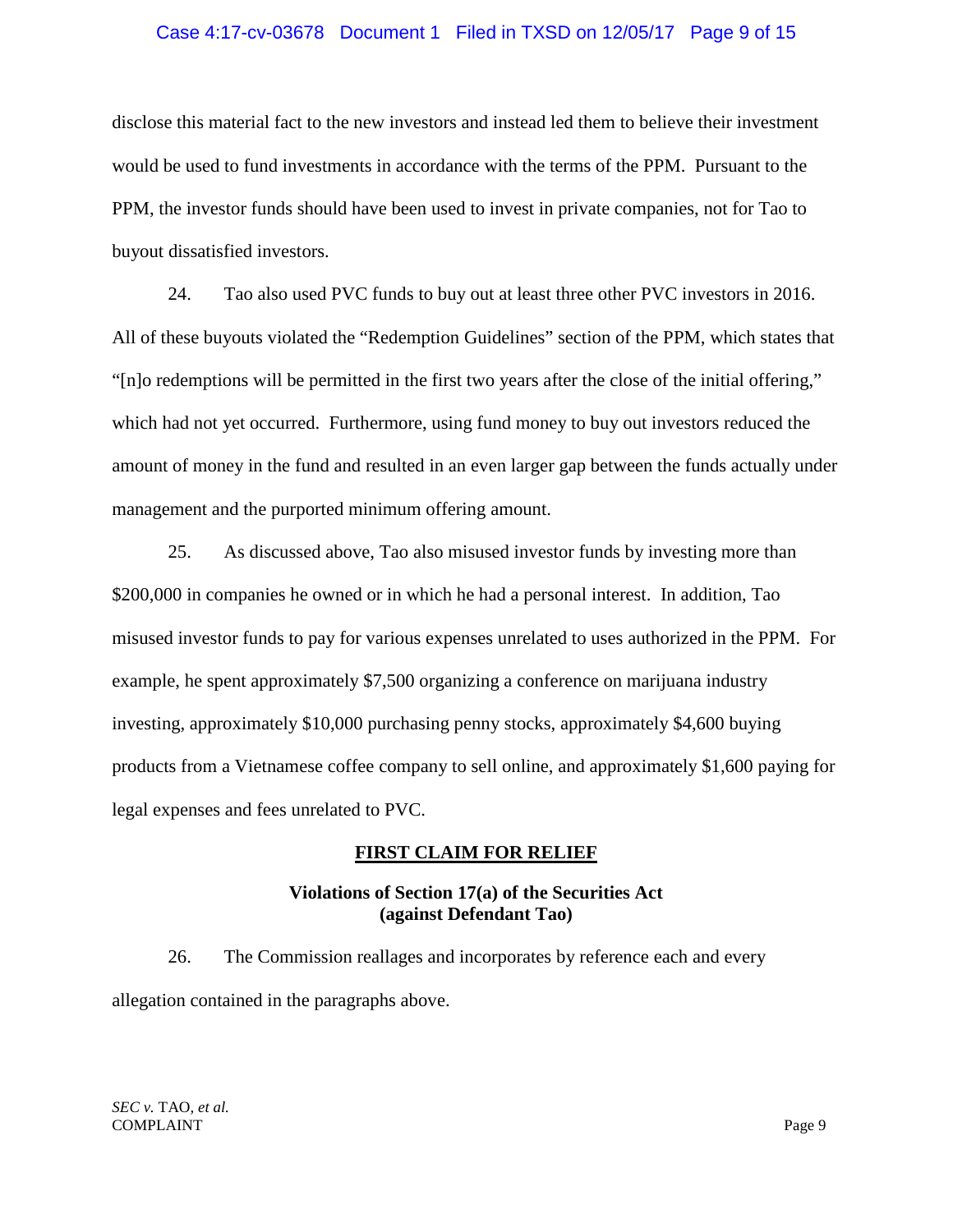#### Case 4:17-cv-03678 Document 1 Filed in TXSD on 12/05/17 Page 10 of 15

27. By engaging in the conduct described herein, Defendant Tao, directly or indirectly, singly or in concert with others, in the offer or sale of securities, by use of the means and instrumentalities of interstate commerce and/or by use of the mails has: (a) employed devices, schemes, and artifices to defraud; (b) obtained money or property by means of untrue statements of a material fact and omitted to state a material fact necessary in order to make the statements made, in light of the circumstances under which they were made, not misleading; and (c) engaged in transactions, practices, and courses of business which operate or would operate as a fraud and deceit upon the purchasers.

28. With regard to his violations of Section  $17(a)(1)$  of the Securities Act, Defendant Tao acted with scienter and engaged in the referenced acts intentionally, knowingly, and/or with severe recklessness. With regard to his violations of Sections  $17(a)(2)$  and  $17(a)(3)$  of the Securities Act, Defendant Tao acted at least negligently.

29. By reason of the foregoing, Defendant Tao has violated and, unless enjoined, will continue to violate Section 17(a) of the Securities Act [15 U.S.C. § 77q].

### **SECOND CLAIM FOR RELIEF**

# **Violations of Section 10(b) of the Exchange Act and Rule 10b-5 thereunder (against Defendant Tao)**

30. The Commission reallages and incorporates by reference each and every allegation contained in the paragraphs above.

31. By engaging in the conduct described herein, Defendant Tao directly or indirectly, singly or in concert, by the use of the means or instrumentalities of interstate commerce and/or or by use of the mails, in connection with the purchase or sale of securities, knowingly or recklessly: (a) employed devices, schemes, and artifices to defraud; (b) made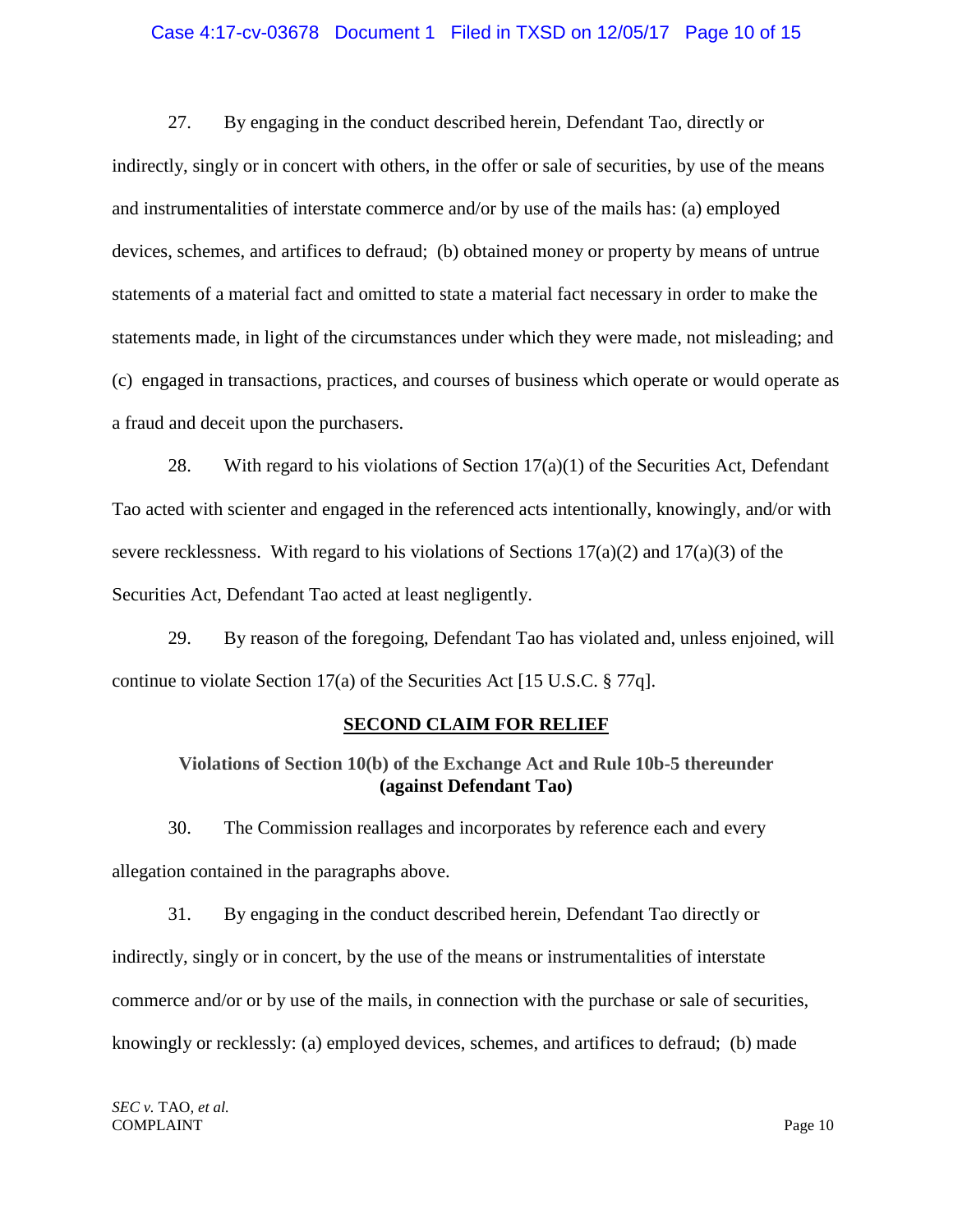### Case 4:17-cv-03678 Document 1 Filed in TXSD on 12/05/17 Page 11 of 15

untrue statements of a material fact and omitted to state a material fact necessary in order to make the statements made, in light of the circumstances under which they were made, not misleading; and (c) engaged in acts, practices, and courses of business which operate or would operate as a fraud and deceit upon purchasers, prospective purchasers, and any other persons.

32. Defendant Tao acted with scienter and engaged in the referenced acts intentionally, knowingly, and/or with severe recklessness.

33. By reason of the foregoing, Defendant Tao violated and, unless enjoined, will continue to violate Section 10(b) of the Exchange Act [15 U.S.C. § 78j(b)] and Rule 10b-5 thereunder [17 C.F.R. § 240.10b-5].

## **THIRD CLAIM FOR RELIEF**

# **Violations of Sections 206(1), (2) and (4) of the Advisers Act and Rule 206(4)-8 thereunder (against Defendant Tao)**

34. The Commission reallages and incorporates by reference each and every allegation contained in the paragraphs above.

35. Defendant Tao, directly or indirectly, singly or in concert, through the use of the mails or any means or instrumentality of interstate commerce, while acting as an investment adviser within the meaning of Section 202(11) of the Advisers Act [15 U.S.C. § 80b-2(11)] has (a) employed devices, schemes, and artifices to defraud any client or prospective client; (b) has engaged in acts, practices, and courses of business which operate as a fraud or deceit upon any client or prospective client; and (c) engaged in acts, practices, and courses of business which are fraudulent, deceptive, or manipulative.

36. PVC was a pooled investment vehicle under Rule 206(4)-8 of the Advisers Act, because, but for certain excluded exemptions, it falls within the definition of an investment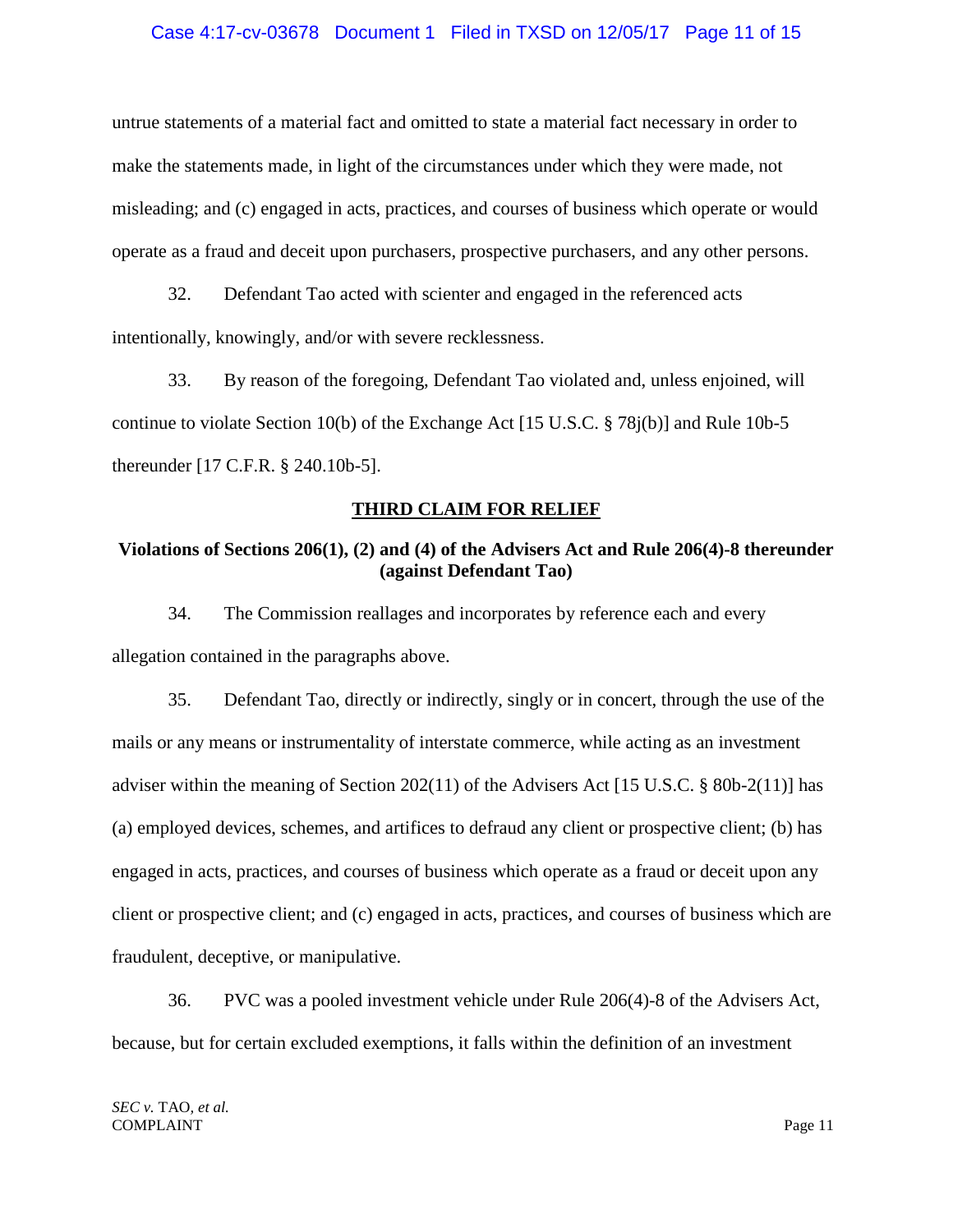### Case 4:17-cv-03678 Document 1 Filed in TXSD on 12/05/17 Page 12 of 15

company, because it proposed to engage in and did engage in the business of investing, reinvesting, owning, holding, or trading in securities, and owns or proposes to acquire investment securities having a value exceeding 40% of the value of its total assets.

37. With regard to his violations of Section 206(1) of the Advisers Act, Defendant Tao acted with scienter and engaged in the referenced acts intentionally, knowingly, and/or with severe recklessness. With regard to his violations of Sections 206(2), 206(4) and Rule 206(4)- 8(a)(1), Defendant Tao acted at least negligently.

38. By reason of the foregoing, Defendant Tao has violated, and unless enjoined, will continue to violate Sections 206(1), (2), and (4) of the Advisers Act  $[15 \text{ U.S.C.}$  §§ 80b-6(1)-(2)] and Rule 206(4)-8 thereunder [17 C.F.R. § 275.206(4)].

# **FOURTH CLAIM FOR RELIEF**

# **Violations of Section 15(a) of the Exchange Act (against Defendants Tao and Boyd)**

39. The Commission reallages and incorporates by reference each and every allegation contained in the paragraphs above.

40. Defendants Tao and Boyd each acted as brokers within the meaning of Section 3(a)(4) of the Exchange Act [15 U.S.C. § 78c(4)], and made use of the mails or the means or instrumentality of interstate commerce to effect transactions in, or to induce or attempt to induce the purchase or sale of, the securities alleged above.

41. Defendants Tao and Boyd were not registered with the Commission in accordance with Section 15(b) of the Exchange Act [15 U.S.C. § 78o(b)], and Defendants' association with the Registered Firm did not exempt Defendants from registration for the transactions at issue as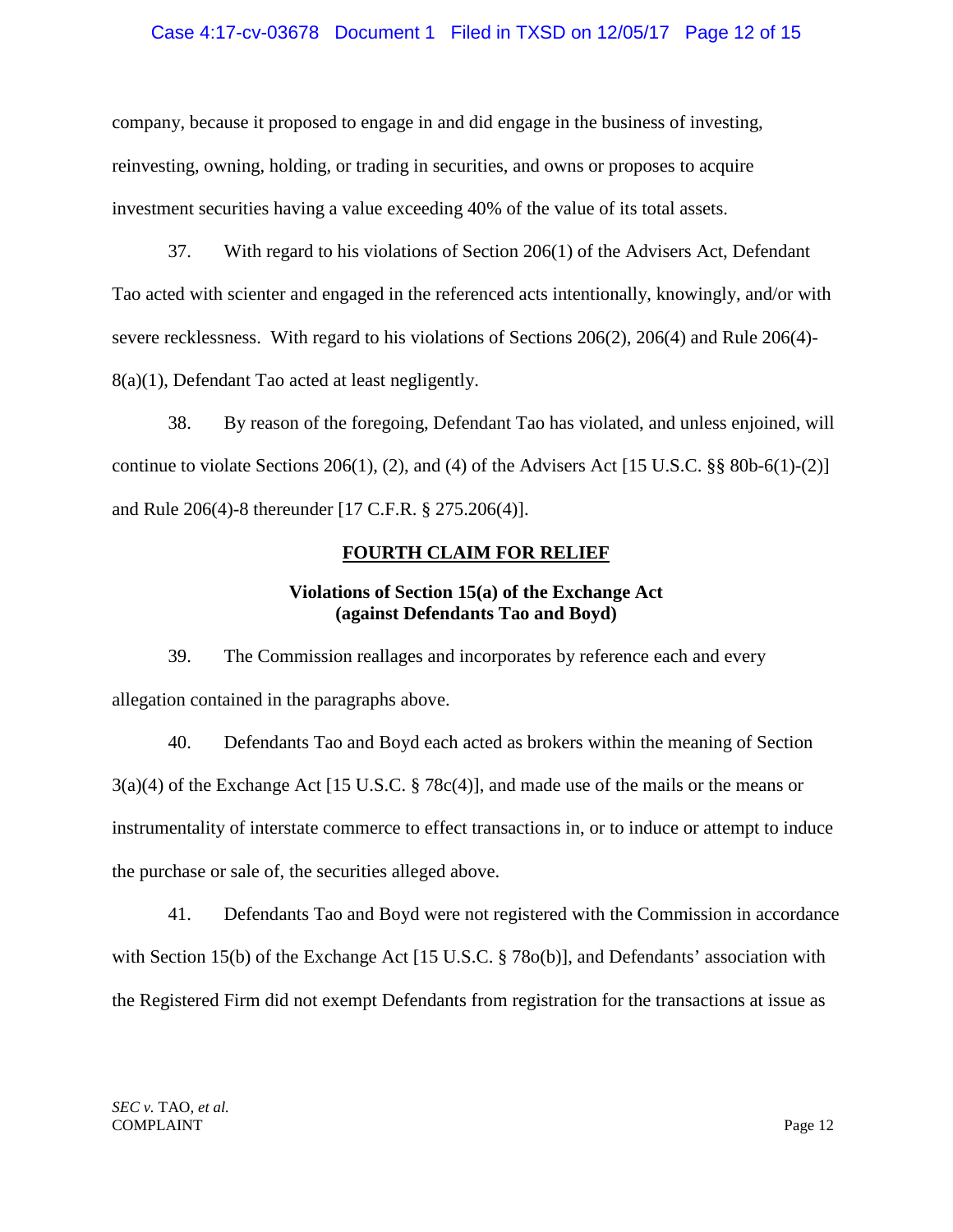### Case 4:17-cv-03678 Document 1 Filed in TXSD on 12/05/17 Page 13 of 15

such transactions were not made in the scope or course of Defendants' employment with the Registered Firm.

42. By reason of the foregoing, Defendants Tao and Boyd violated, and unless enjoined will continue to violate, Section 15(a) of the Exchange Act [15 U.S.C. § 78o(a)].

### **RELIEF REQUESTED**

Therefore, the Commission respectfully requests that this Court:

- (a) Permanently enjoin Defendant Tao and his agents, servants, employees, attorneys and all persons in active concert or participation with him who receive actual notice of the injunction by personal service or otherwise, from violating, directly or indirectly, Section 17(a) of the Securities Act [15 U.S.C. § 77 $q(a)$ ], Section 10(b) of the Exchange Act [15 U.S.C. § 78j(b)] and Rule 10b-5 thereunder [17 C.F.R. § 240.10b-5], and Sections 206(1), (2), and (4) of the Advisers Act [15 U.S.C. §§ 80b-6(1),(2), (4)] and Rule 206(4)-8 thereunder [17 C.F.R. § 275.206(4)];
- (b) Permanently enjoin Defendant Tao and his agents, servants, employees, attorneys and all persons in active concert or participation with him who receive actual notice of the injunction by personal service or otherwise, from, directly or indirectly, including, but not limited to, through any entity owned by or controlled by Tao, soliciting or accepting funds from any person or entity for any unregistered offering of securities;
- (c) Permanently enjoin Defendants Tao and Boyd and their agents, servants, employees, attorneys and all persons in active concert or participation with them who receive actual notice of the injunction by personal service or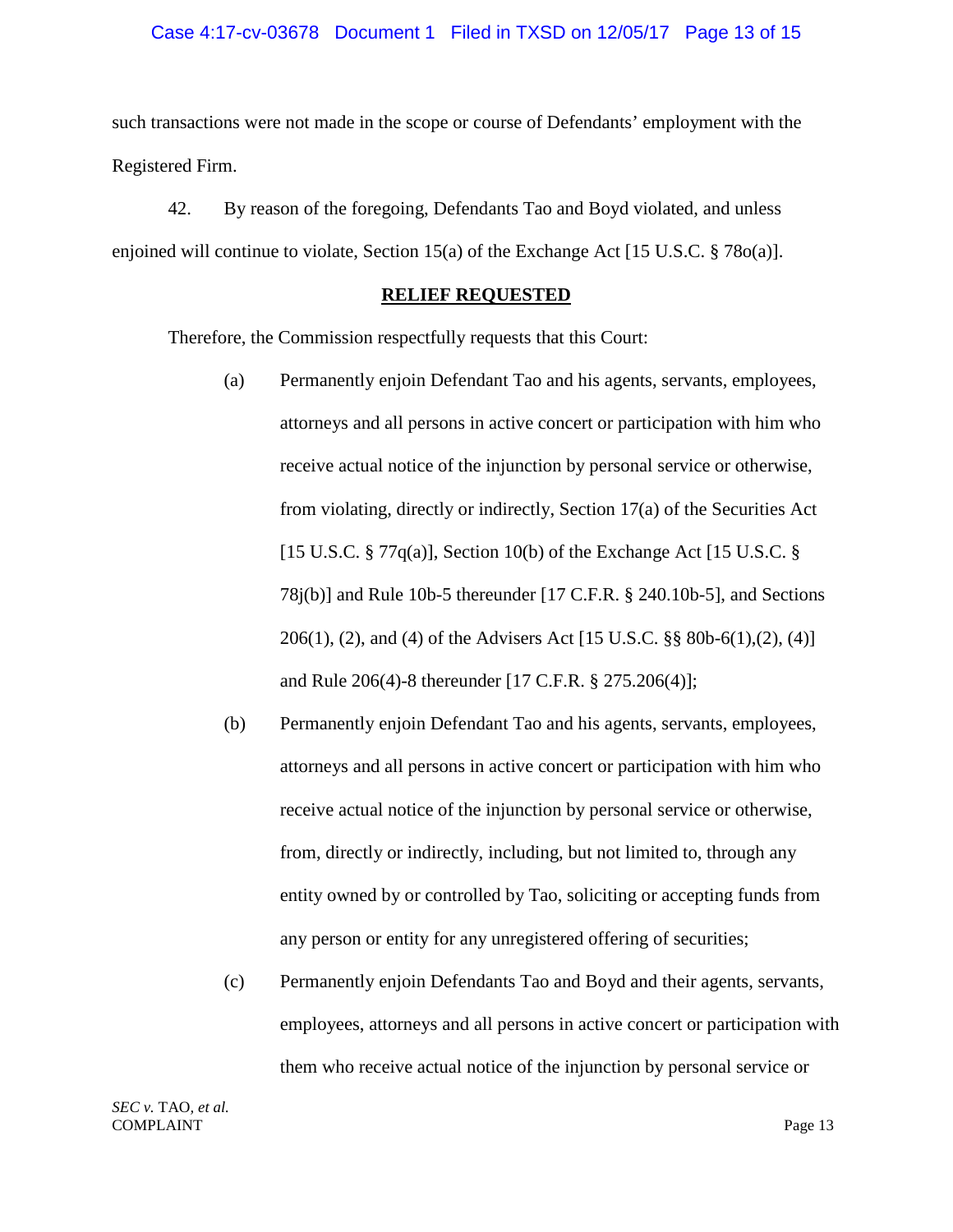## Case 4:17-cv-03678 Document 1 Filed in TXSD on 12/05/17 Page 14 of 15

otherwise, from violating Section 15(a) of the Exchange Act [15 U.S.C. § 78o(a)];

- (d) Order Defendant Tao to disgorge all ill-gotten gains and/or unjust enrichment realized by him, plus prejudgment interest;
- (e) Order Defendants Tao and Boyd to each pay an appropriate civil monetary penalty pursuant to Section 20(d) of the Securities Act [15 U.S.C. § 77t(d)], Section 21(d)(3) of the Exchange Act [15 U.S.C. § 78u(d)(3)], and/or Section 209(e) of the Advisers Act [15 U.S.C. § 80b-9(e)]; and
- (f) Grant such further relief as this Court may deem just and proper.

Dated: December 5, 2017 Respectfully submitted,

/*s/ Keefe M. Bernstein*\_\_\_\_\_\_\_\_\_\_\_

Keefe M. Bernstein Texas Bar No. 24006839 S.D. Texas Bar No. 24448 Attorney-in-Charge Securities and Exchange Commission 801 Cherry Street, Suite 1900 Fort Worth, TX 76102 (817) 900-2607 (phone) (817) 978-4927 (facsimile) bernsteink@sec.gov

Counsel for Plaintiff Securities and Exchange Commission